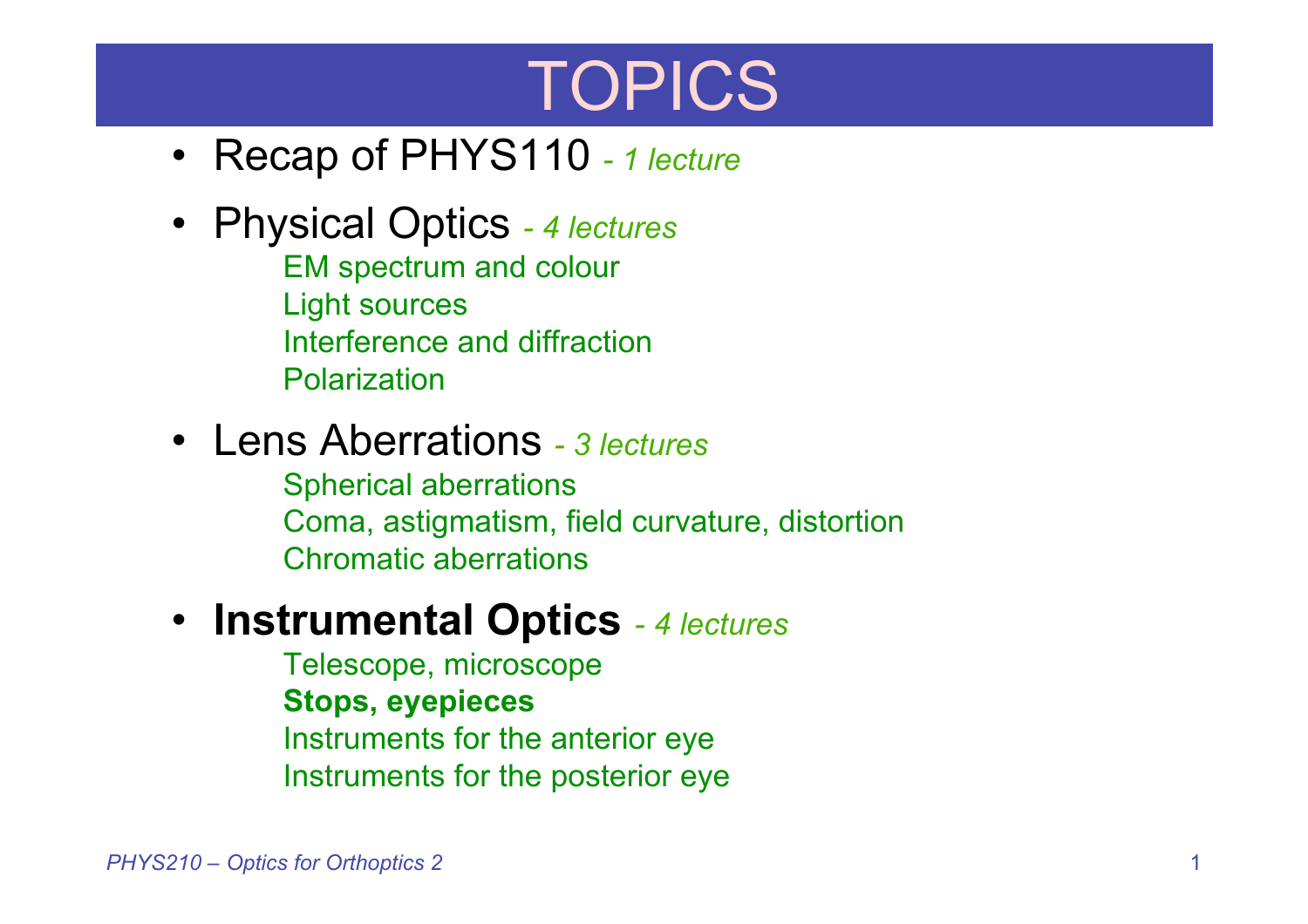# Lecture 10: Stops, eyepieces

- Aperture stop
- Entrance, exit pupil
- Field stop
- Eye pieces
	- Ramsdens eyepiece
	- Huygens eyepiece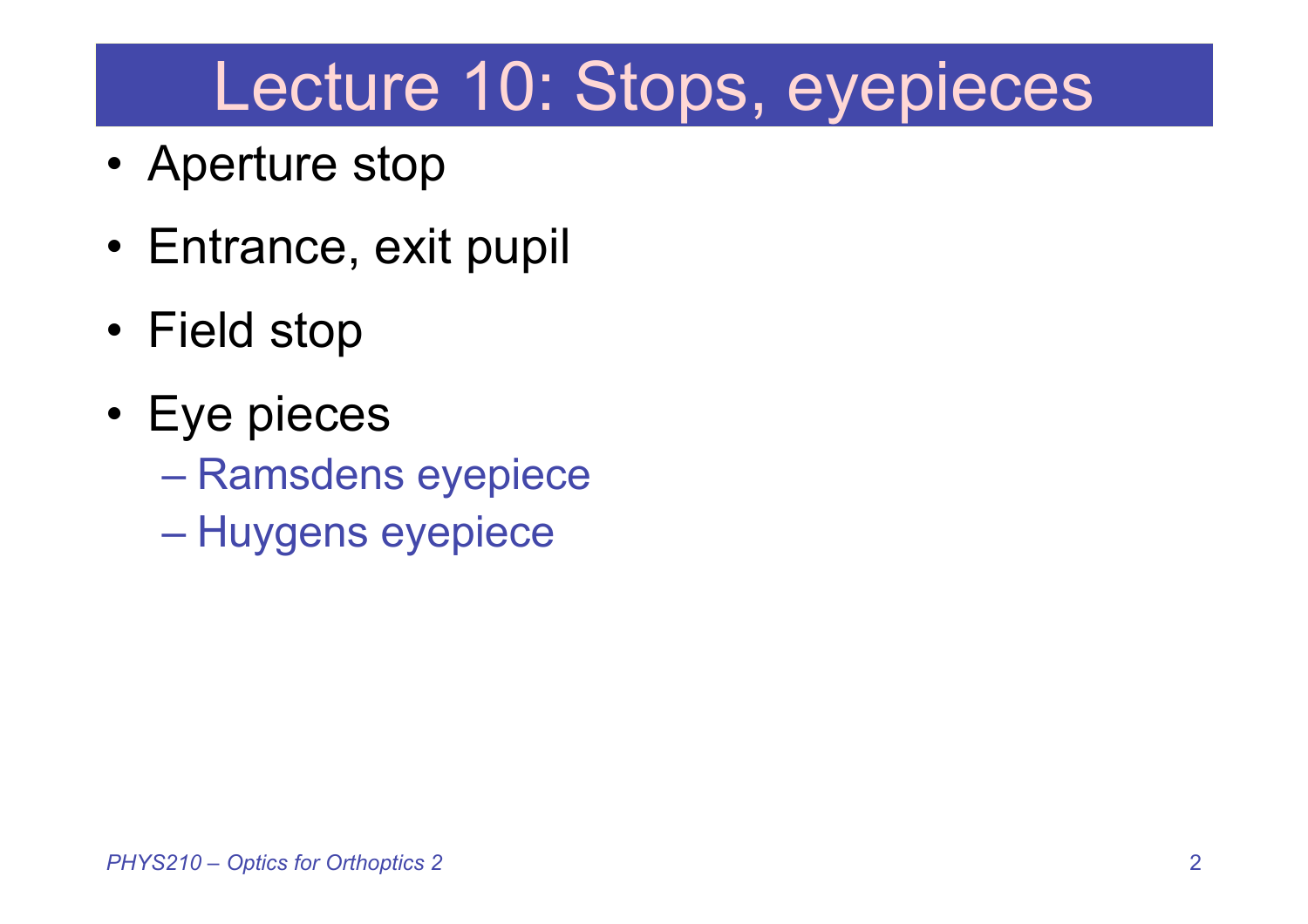## **Stops**

- The finite size of lenses limits the amount of light through the optical system.
- In addition, *stops* are usually introduced in the system to control the flow of light.
- A *stop* is an opening in a co-axial system of lenses, centred on the principal axis
- It may be an actual hole, for example the iris in a camera or the eye or it may be a lens itself.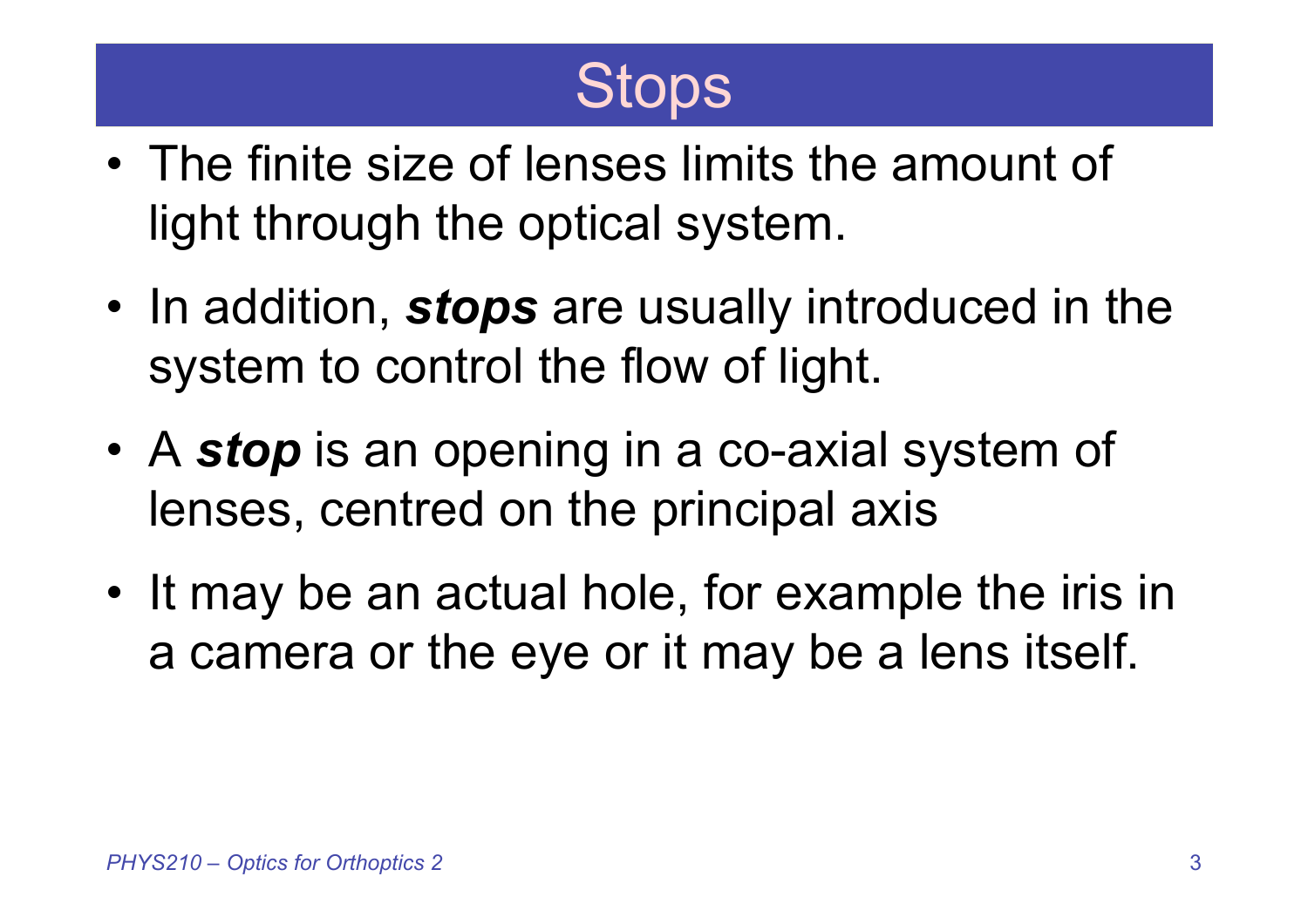## Aperture stop

- For an object point on the axis, the *aperture* **stop** limits the cone of light forming the image.
- The aperture stop determines the *brightness* of the image

### *Examples:*

For a single lens the aperture stop is the lens itself. For a camera, the aperture stop is the diaphragm used to control the exposure.

For the eye, the aperture stop is the pupil.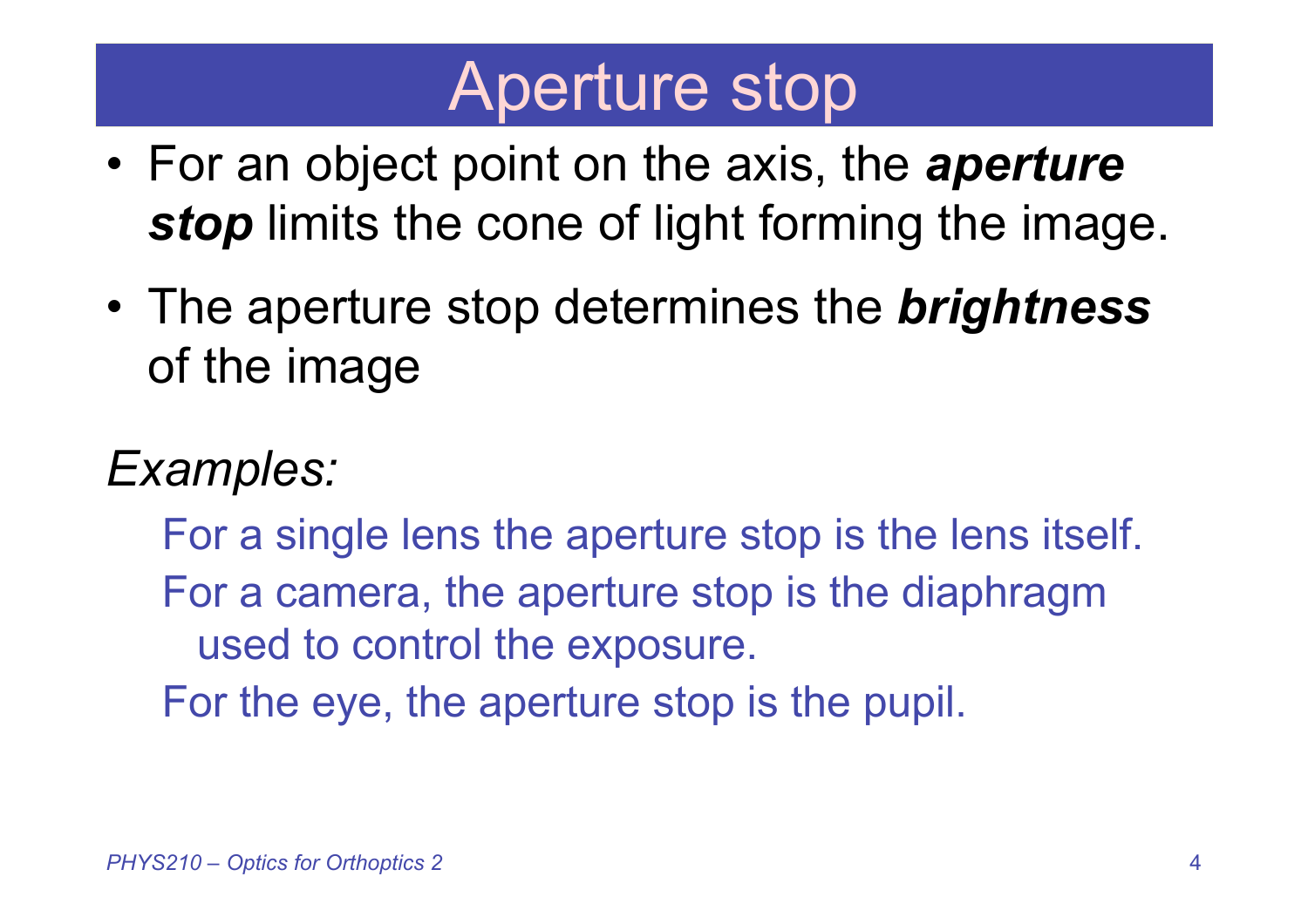# Entrance/exit pupil

- The image of the aperture stop in the lenses preceding it is called the *entrance pupil*.
	- In a telescope or microscope this is usually the objective lens itself.
- The image of the aperture stop in the lenses that follow is called the *exit pupil*
	- In a telescope or microscope, this is the image of the objective though the eyepiece.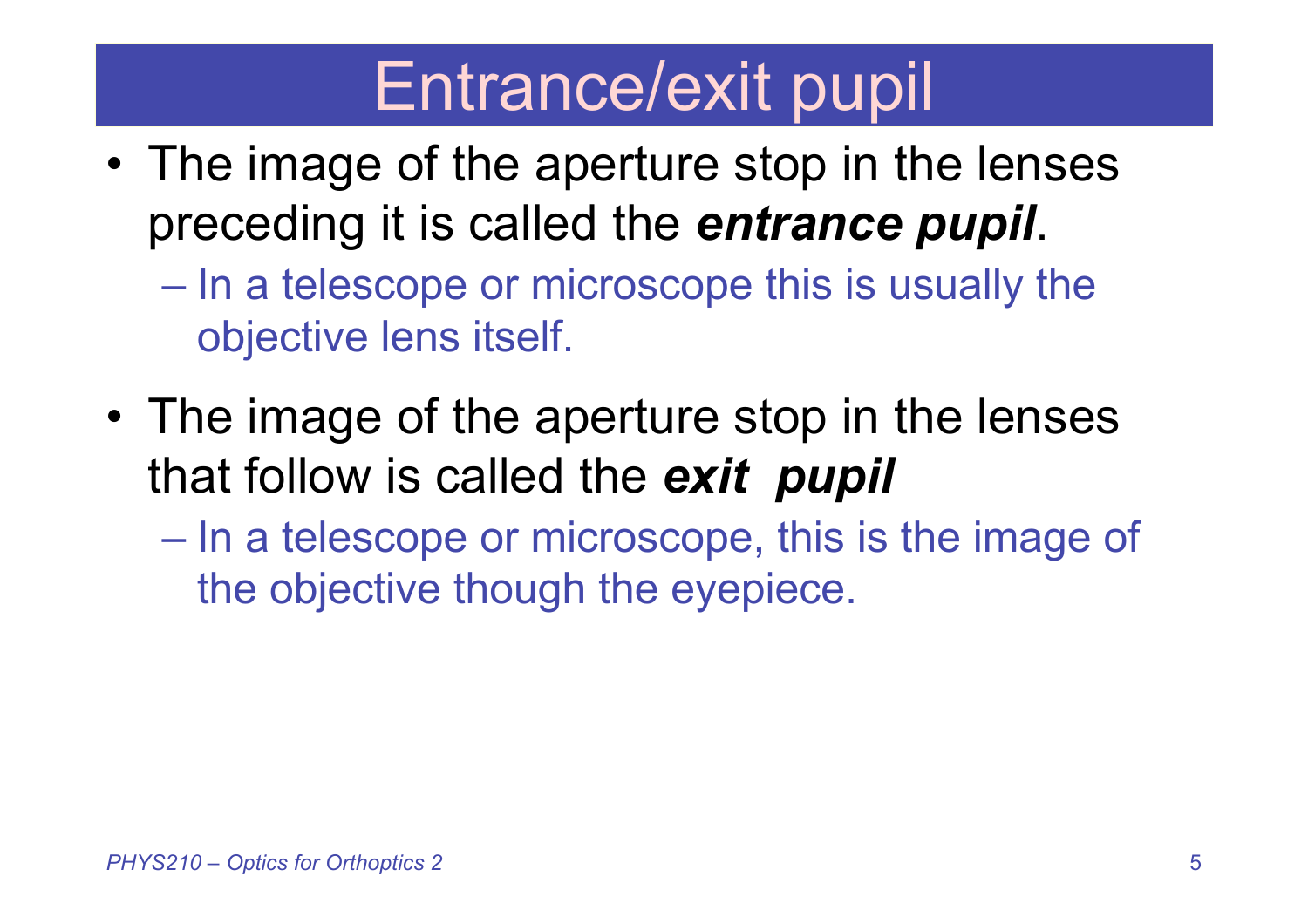### Entrance/exit pupil of microscope



- Entrance pupil is the objective
- Exit pupil is the image of the objective through the eyepiece:

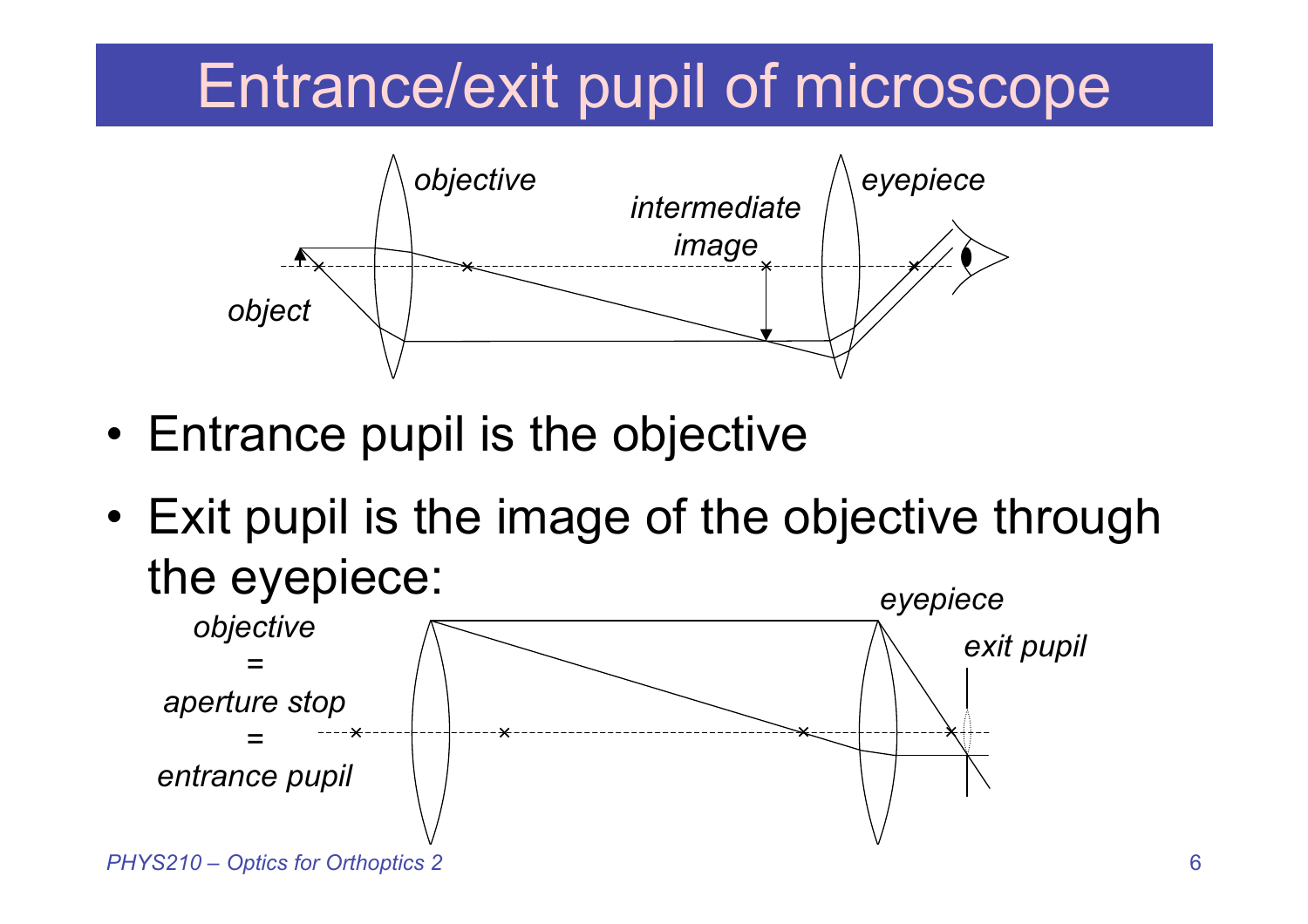# Exit pupil

- When using an optical instrument, the entrance pupil of the eye should coincide with the exit pupil of the instrument.
- If not, the field of view may be reduced
- The distance from the eye piece to the exit pupil is called the **eye relief distance**
- For comfortable viewing, the eye relief distance should be at least 1 cm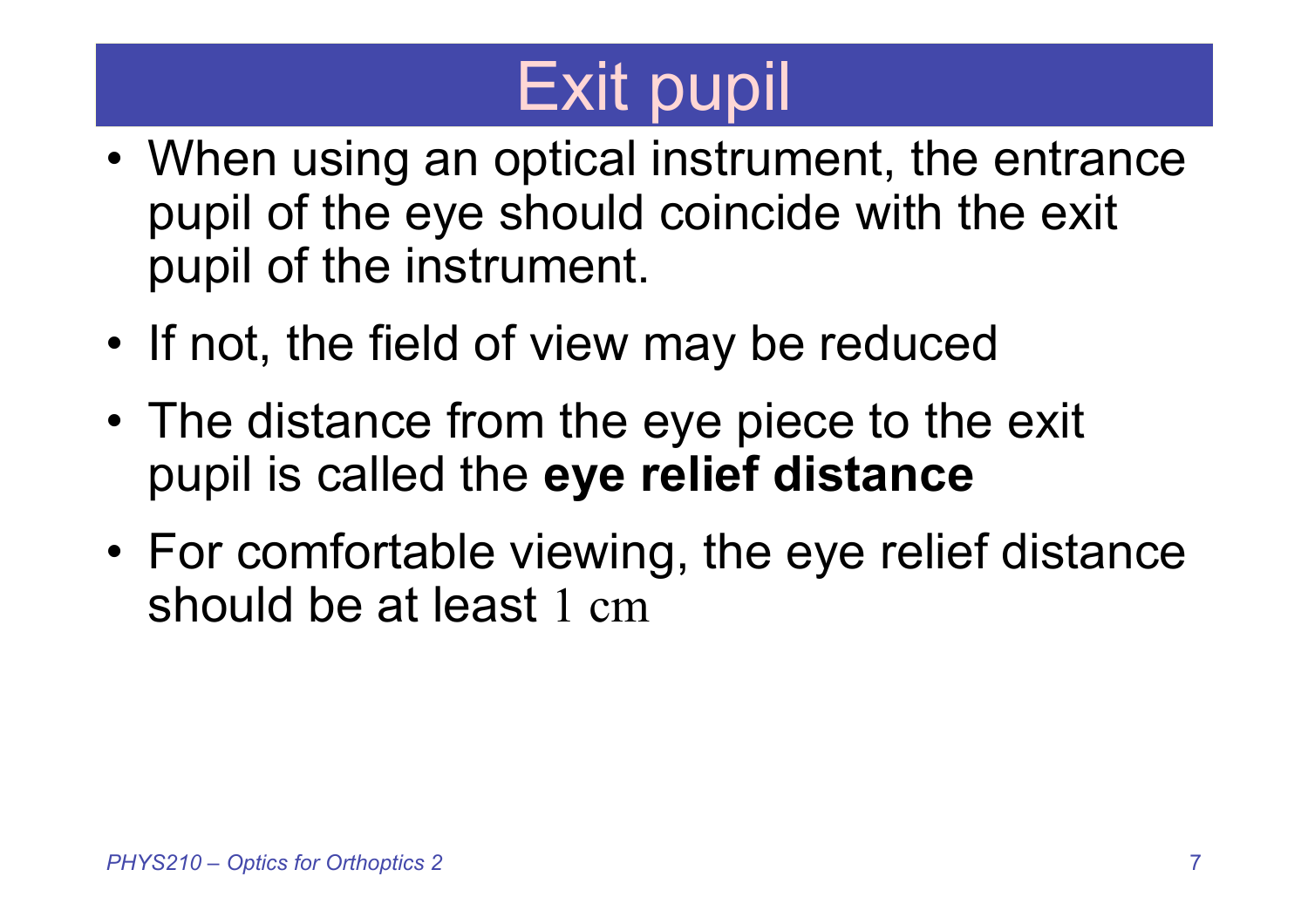### Entrance/exit pupil of telescope

#### **Astronomical telescope**

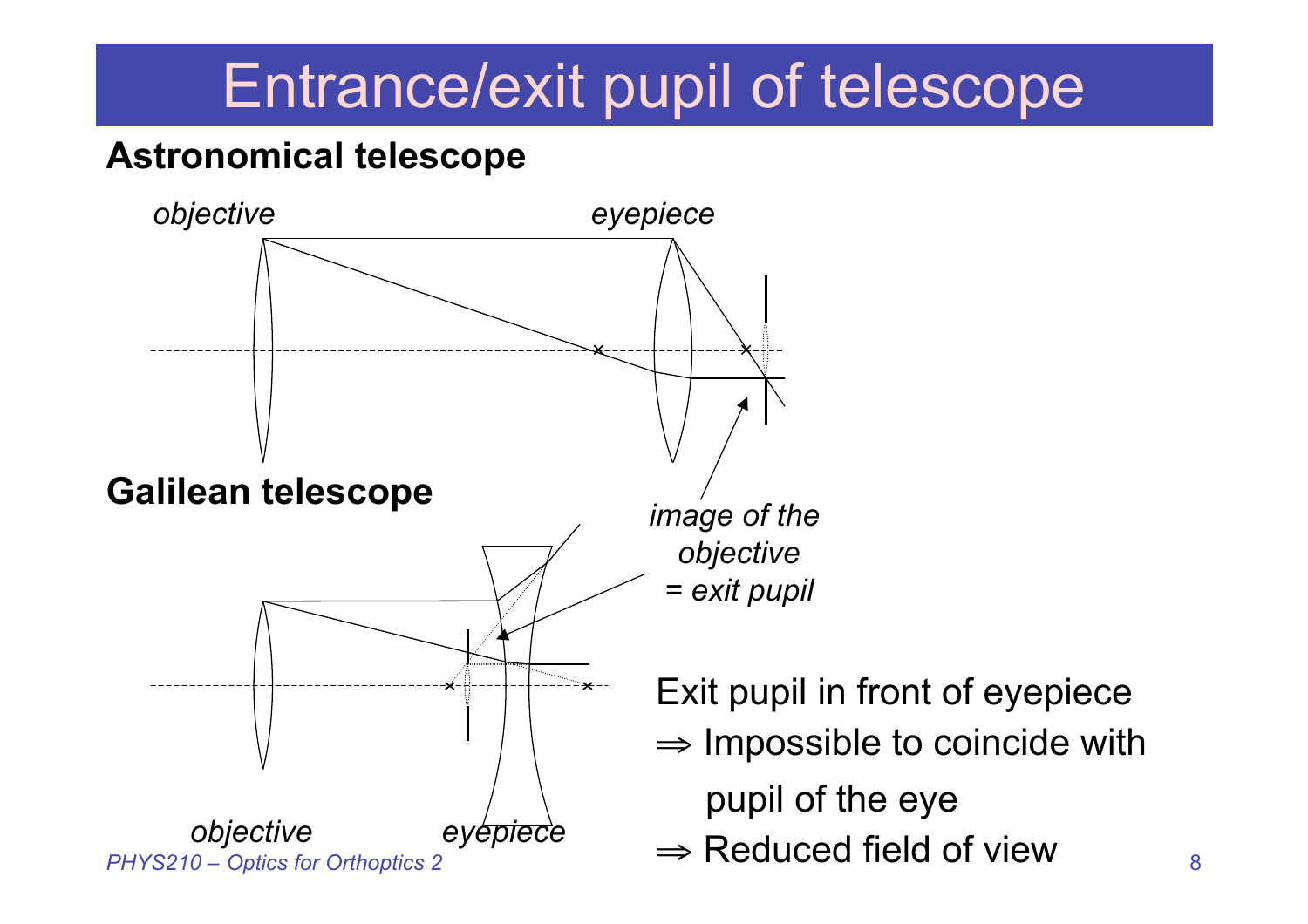# The field stop

- The entrance and exit pupils control the centre of the image.
- The *field stop* is relevant for off-axis objects
- It is the stop that limits the field of view
- The field stop is usually an aperture inserted into the system (rather than a lens)
- It ensures the image field has a sharp edge. – instead of slowly fading away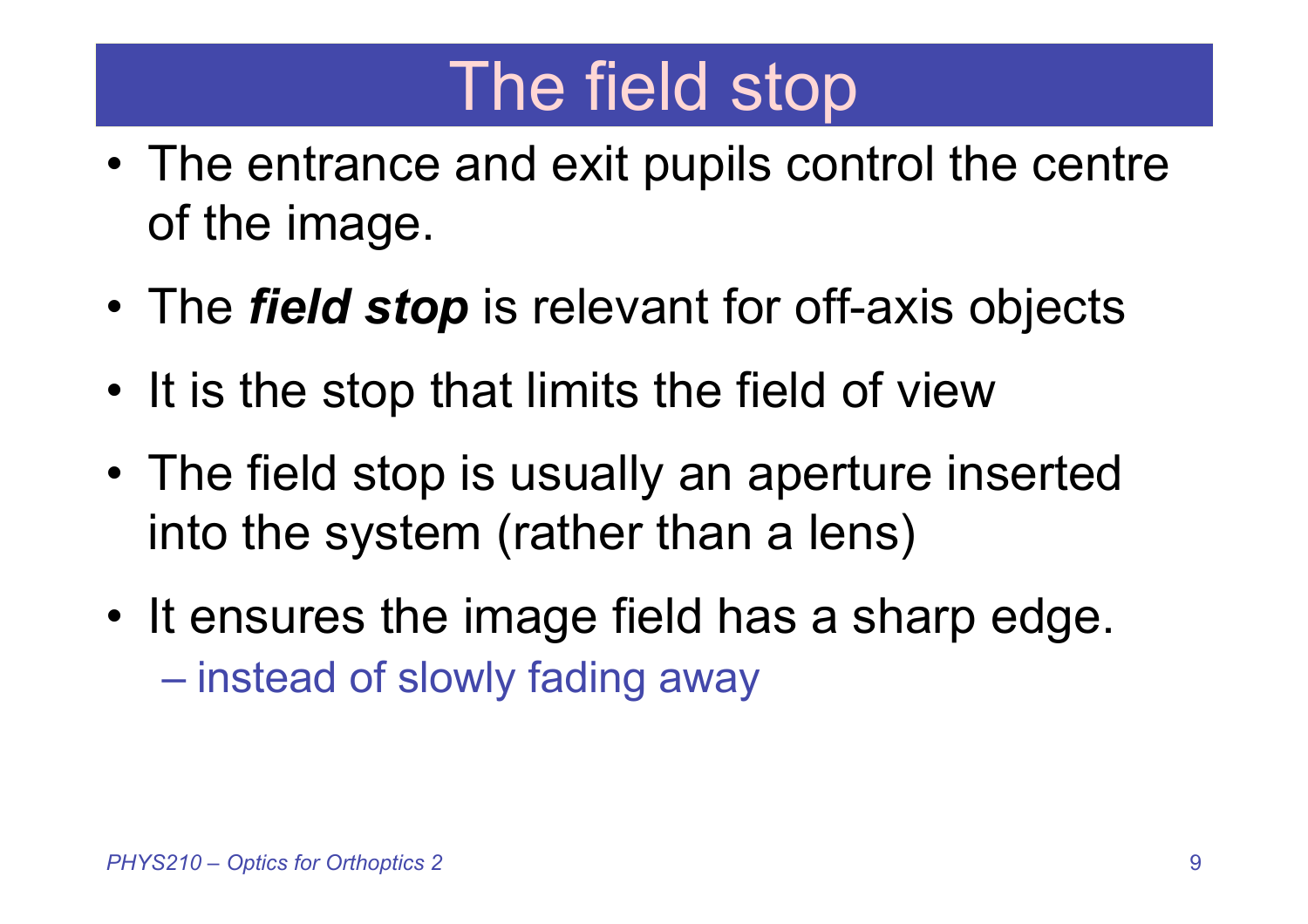### Field stop in telescope/microscope

- The eyepiece determines how much of the image is seen
- To produce a sharp edge, a field stop must be placed at the position of the intermediate image:

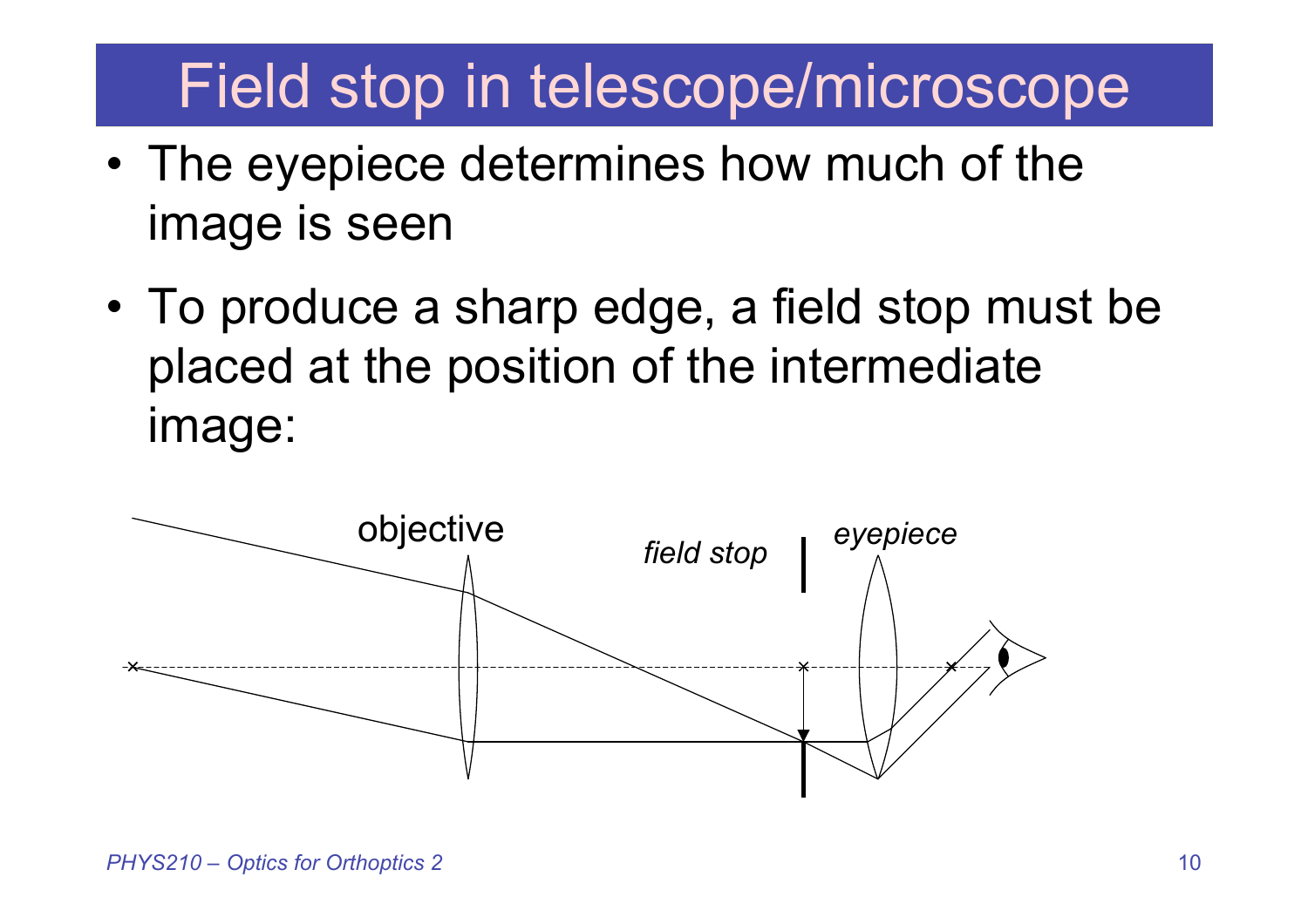# **Eyepieces**

- Adding an extra lens at the position of the intermediate image:
	- does not change the power of the eyepiece
	- increases the field of view of the eyepiece
- The lens nearer the eye is called the *eye lens*. The other is called the *field lens.*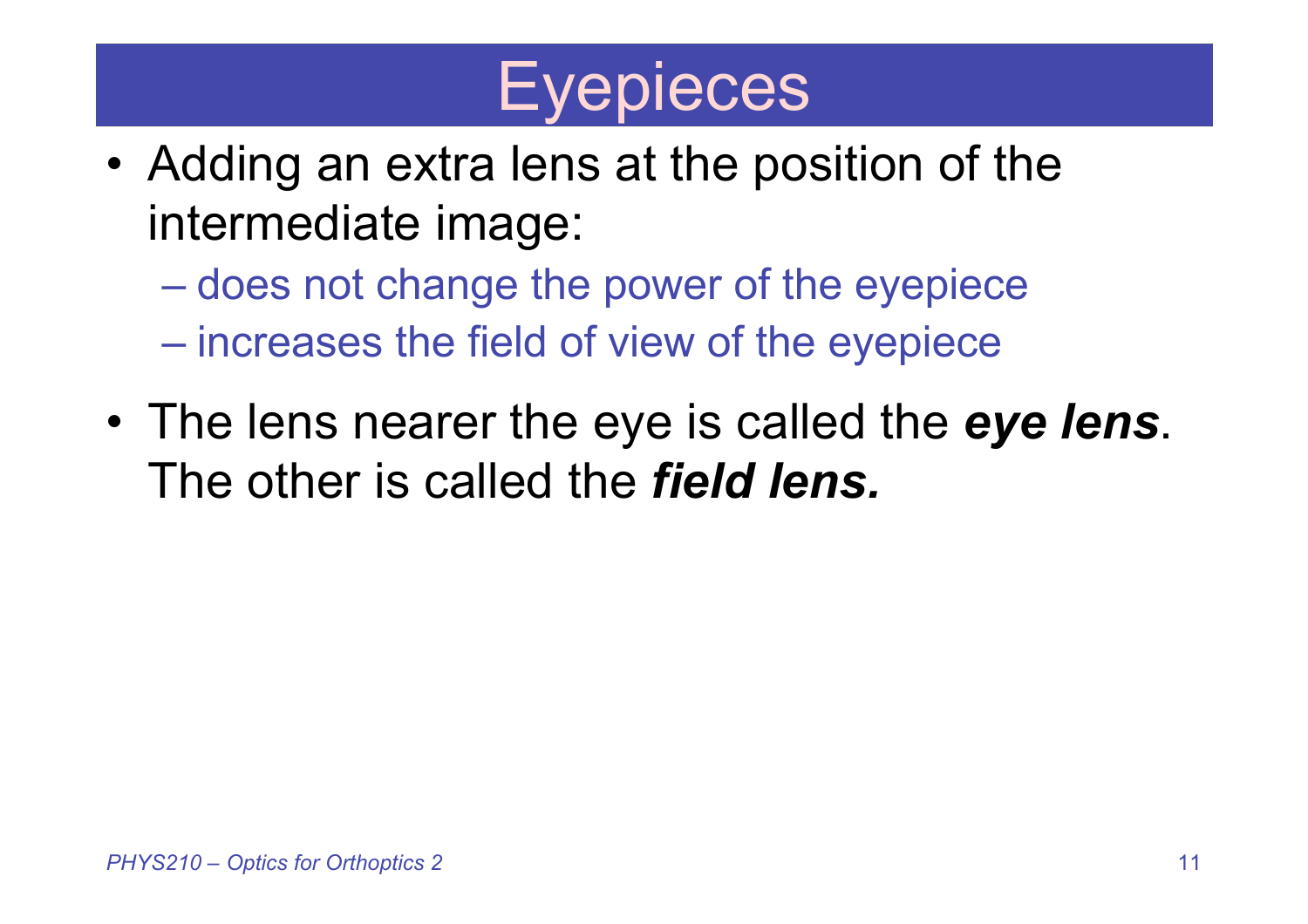

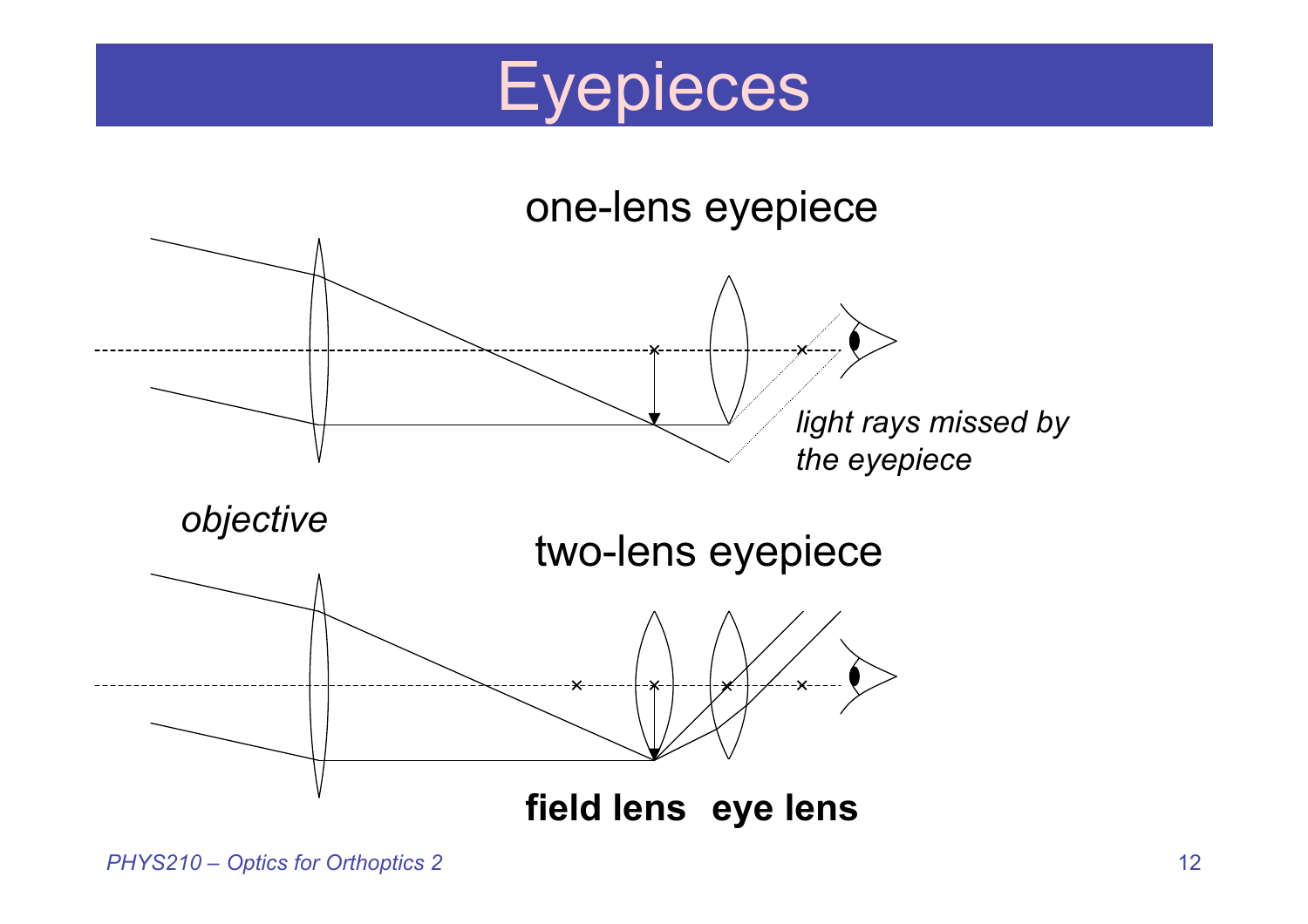# **Eyepieces**

- The field lens brings the exit pupil closer to the eyepiece
	- Its power cannot be too high to keep the eye relief distance larger than 1 cm

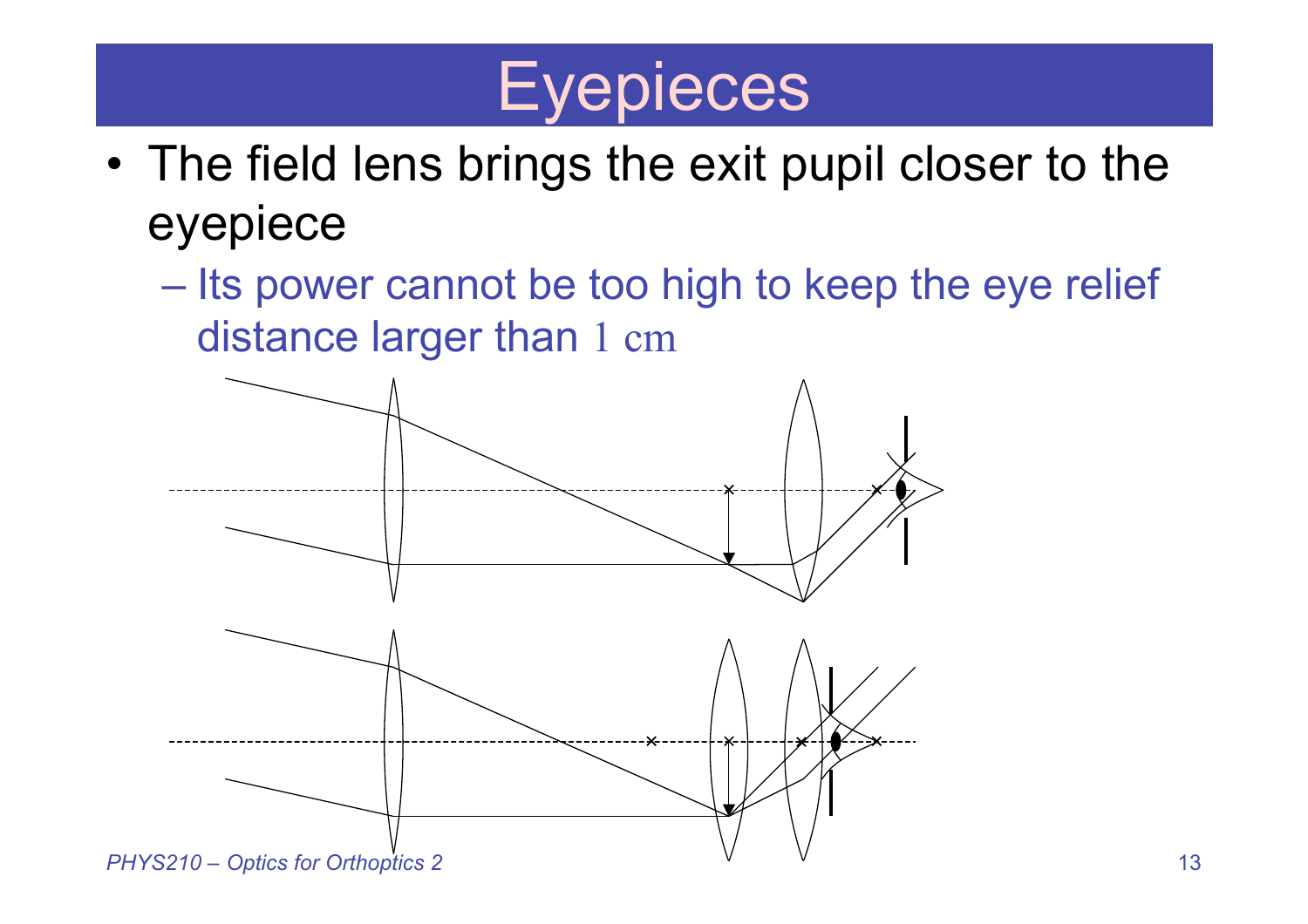### Huygens/Ramsdens eyepiece

- Having the field lens exactly at the position of the intermediate image has the disadvantage that dust and scratches will focus on the final image
	- The field lens is moved either forward or backward of the intermediate image
- *Huygens eyepiece*: the field lens is moved towards the objective of the instrument
- *Ramsdens eyepiece*: the field lens is moved towards the eye lens of the instrument